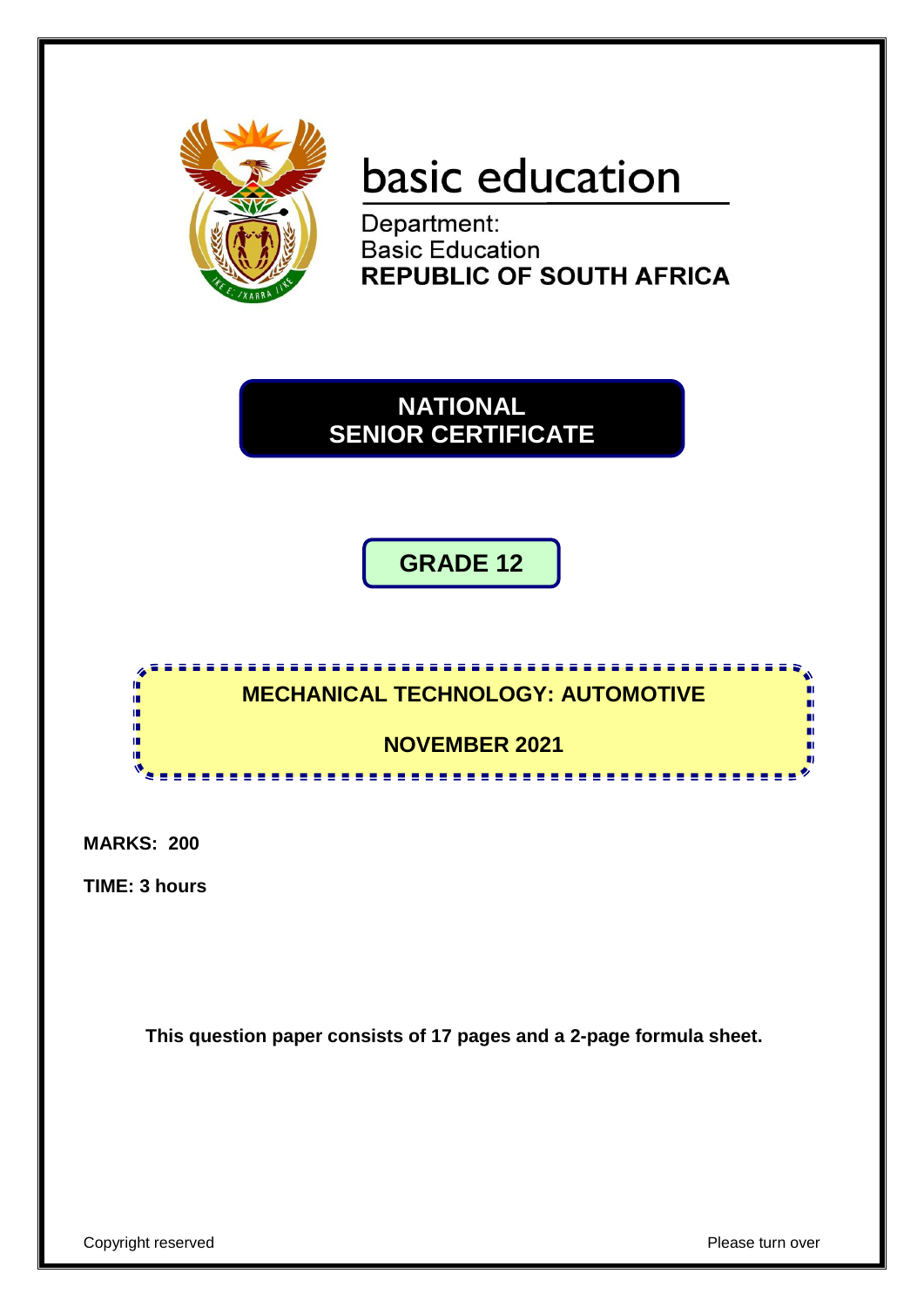### **INSTRUCTIONS AND INFORMATION**

- 1. Write your centre number and examination number in the space provided on the ANSWER BOOK.
- 2. Read ALL the questions carefully.
- 3. Answer ALL the questions.
- 4. Number the answers correctly according to the numbering system used in this question paper.
- 5. Start EACH question on a NEW page.
- 6. Show ALL calculations and units. Round off final answers to TWO decimal places.
- 7. Candidates may use non-programmable scientific calculators and drawing instruments.
- 8. The value of gravitational acceleration should be taken as 10 m/s<sup>2</sup>.
- 9. All dimensions are in millimetres, unless stated otherwise in the question.
- 10. Write neatly and legibly.
- 11. A formula sheet is attached at the end of the question paper.
- 12. Use the criteria below to assist you in managing your time.

| <b>QUESTION</b> | <b>CONTENT</b>                                                    | <b>MARKS</b> | <b>TIME IN</b><br><b>MINUTES</b> |
|-----------------|-------------------------------------------------------------------|--------------|----------------------------------|
|                 | <b>GENERIC</b>                                                    |              |                                  |
| 1               | Multiple-choice questions                                         | 6            | 6                                |
| $\overline{2}$  | Safety                                                            | 10           | 10                               |
| 3               | <b>Materials</b>                                                  | 14           | 14                               |
|                 | <b>SPECIFIC</b>                                                   |              |                                  |
| 4               | Multiple-choice questions                                         | 14           | 10                               |
| 5               | <b>Tools and Equipment</b>                                        | 23           | 20                               |
| 6               | Engines                                                           | 28           | 25                               |
| 7               | Forces                                                            | 32           | 25                               |
| 8               | Maintenance                                                       | 23           | 20                               |
| 9               | Systems and Control (Automatic Gearbox)                           | 18           | 20                               |
| 10              | Systems and Control (Axles, Steering Geometry<br>and Electronics) | 32           | 30                               |
|                 | <b>TOTAL</b>                                                      | 200          | 180                              |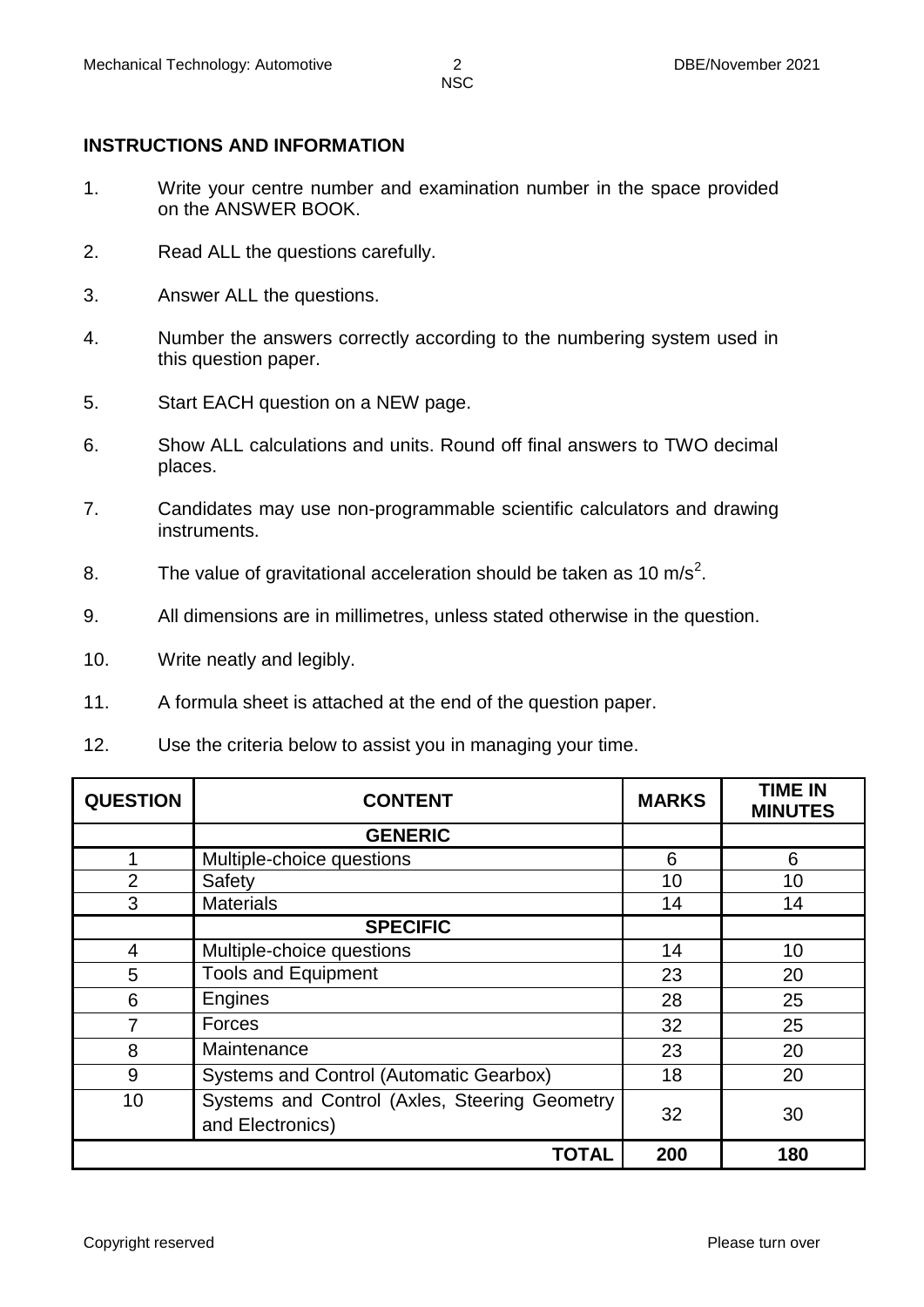#### **QUESTION 1: MULTIPLE-CHOICE QUESTIONS (GENERIC)**

Various options are provided as possible answers to the following questions. Choose the answer and write only the letter (A–D) next to the question numbers (1.1 to 1.6) in your ANSWER BOOK, e.g. 1.7 E.

|  | 1.1 | What is the code of good practice for HIV/Aids and employment? |
|--|-----|----------------------------------------------------------------|
|--|-----|----------------------------------------------------------------|

- A Persons with HIV/Aids must use separate dining halls.
- B The Act contains common guidelines on how employers and employees should respond to HIV/Aids in the workplace.
- $\mathcal{C}$ The Act contains guidelines on how much work an employee is supposed to do.
- D<sub>1</sub> It contains the daily working hours of employees. (1)
	-
- 1.2 Which ONE of the following types of personal protective equipment (PPE) is required when working in a workshop with Covid-19 regulations?
	- A Mask
	- B **Sunglasses**
	- C Welding helmet
	- D. Clear goggles (1) (1)

#### 1.3 The … is responsible for the provision of safety gear in the workshop.

- A employees
- B cleaning staff
- $\mathbf C$ foreman
- D. employer (1)
- 1.4 Which ONE of the following describes the reaction of mild steel when it is cut on a machine?
	- A Cuts easily; black crumbly chips
	- B Hard to cut; cuttings break in sharp chips
	- C Cuts easily; curly chips
	- D<sub>1</sub> Hard to cut (1)

#### 1.5 The purpose of hardening steel is to …

- A resist wear.
- B relieve strain.
- $\mathcal{C}$ increase softness.
- D. quench the material. (1)
- 1.6 Which process follows on from hardening?
	- A Normalising
	- B Annealing
	- $\mathcal{C}$ **Tempering**
	- D Case hardening (1) (1)

**[6]**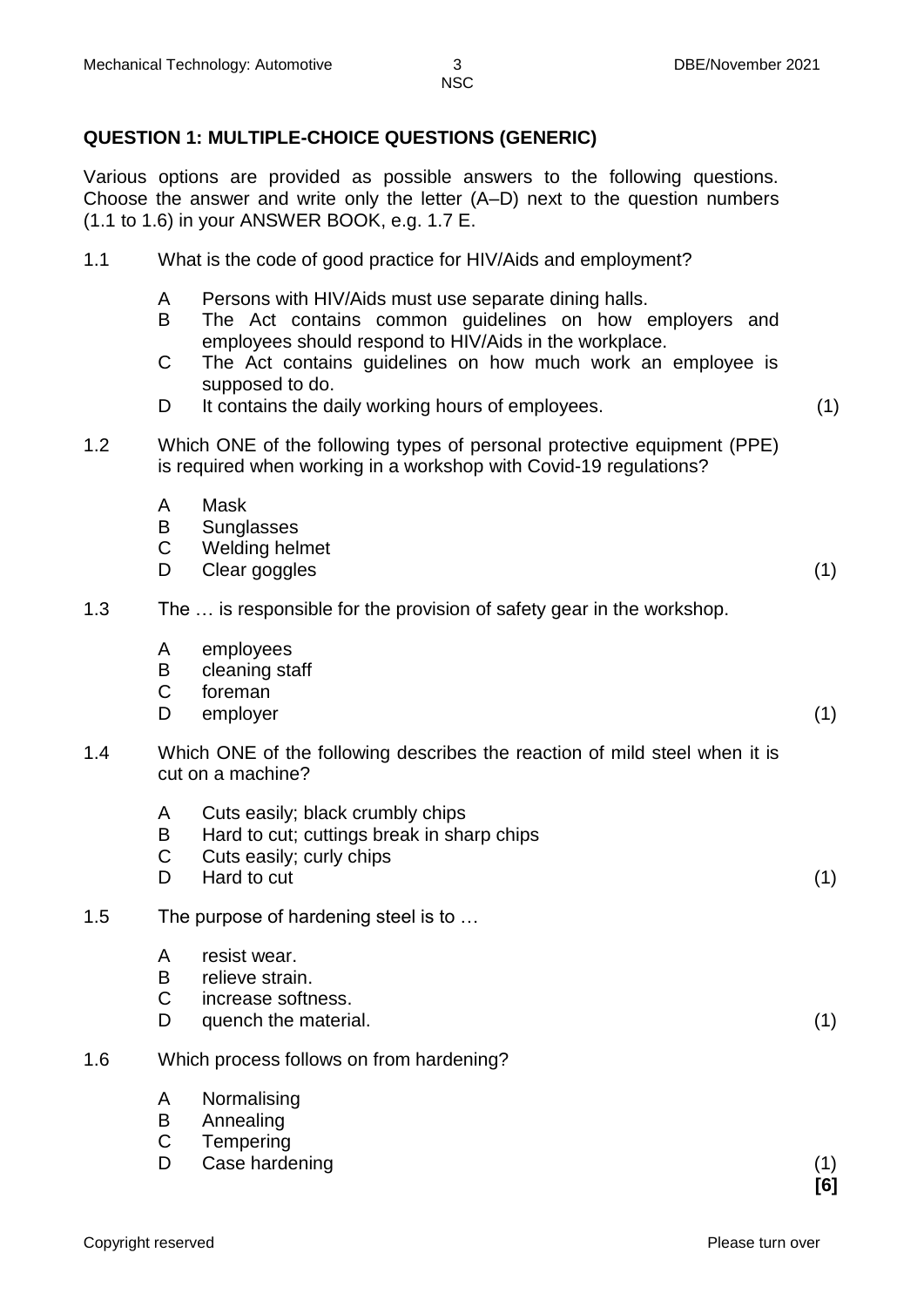#### **QUESTION 2: SAFETY (GENERIC)**

| 2.1 | Explain TWO first-aid measures to consider when treating an open wound.                                        | (2) |
|-----|----------------------------------------------------------------------------------------------------------------|-----|
| 2.2 | State TWO safety precautions that must be adhered to after the surface<br>grinder has been switched on.        | (2) |
| 2.3 | Give ONE reason why the pressure gauge of a hydraulic press must be<br>calibrated frequently.                  | (1) |
| 2.4 | Which TWO hazards are prevented by the finger protectors fitted to power-<br>driven guillotines?               | (2) |
| 2.5 | State TWO safety measures to be considered before gas welding or flame<br>cutting operations can be performed. | (2) |

2.6 Which type of workshop layout is shown in FIGURE 2.6 below?

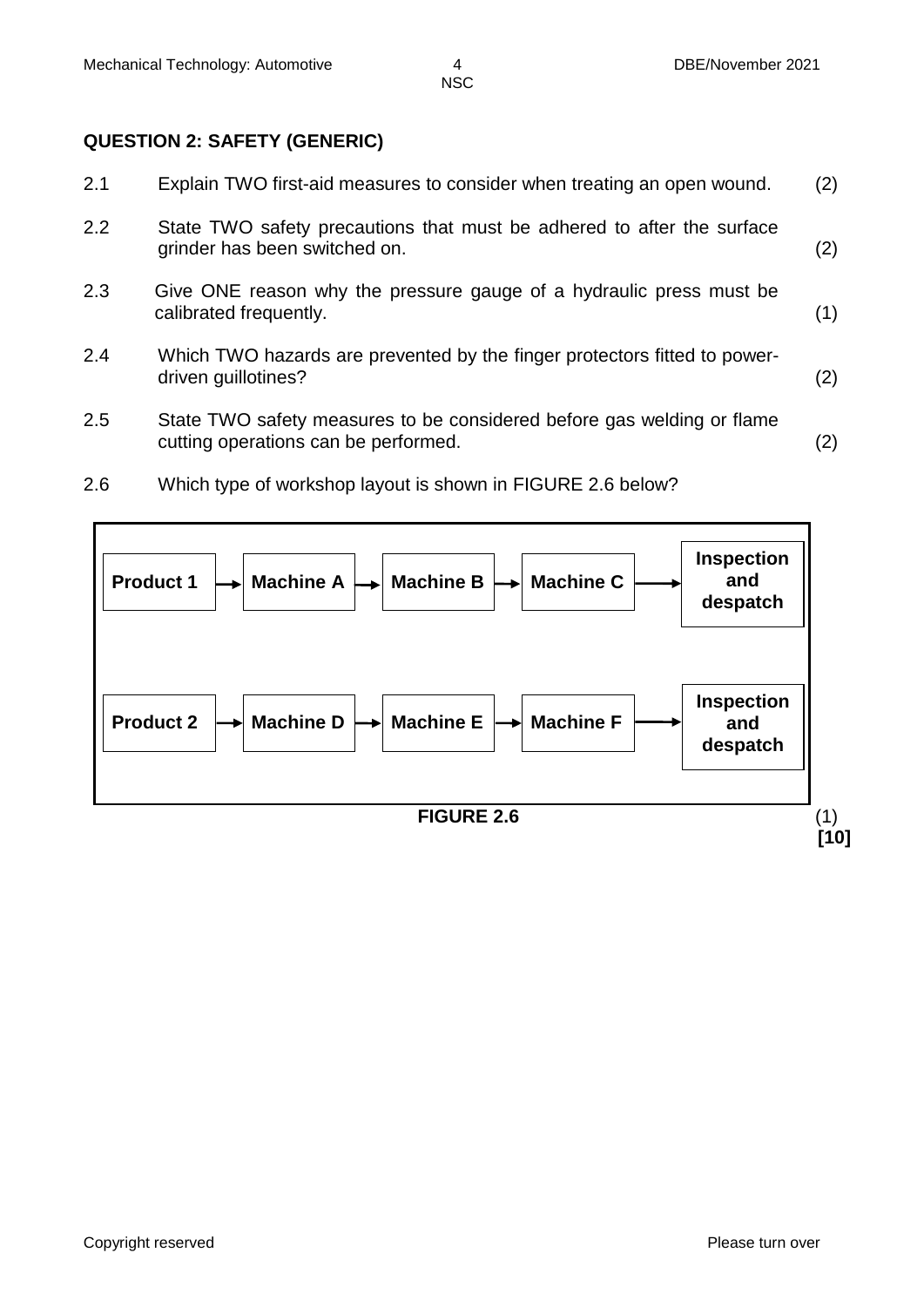## **QUESTION 3: MATERIALS (GENERIC)**

3.1 Describe the filing process as easy or difficult when conducting a file test for hardness on the following materials:

| 3.1.1 | Cast steel |  |
|-------|------------|--|
|       |            |  |

- 3.1.2 Mild steel (1)
- 3.1.3 High-speed steel (1)
- 3.2 FIGURE 3.2 below shows the annealing process during heat treatment. Label components **A**–**C**.



**FIGURE 3.2** (3)

| 3.3 | Describe how a bending test is conducted to determine the properties in a<br>test metal. | (3)         |
|-----|------------------------------------------------------------------------------------------|-------------|
| 3.4 | State the purpose of case hardening of steel.                                            | (2)         |
| 3.5 | Name THREE types of quenching media that could be used to harden<br>steel.               | (3)<br>[14] |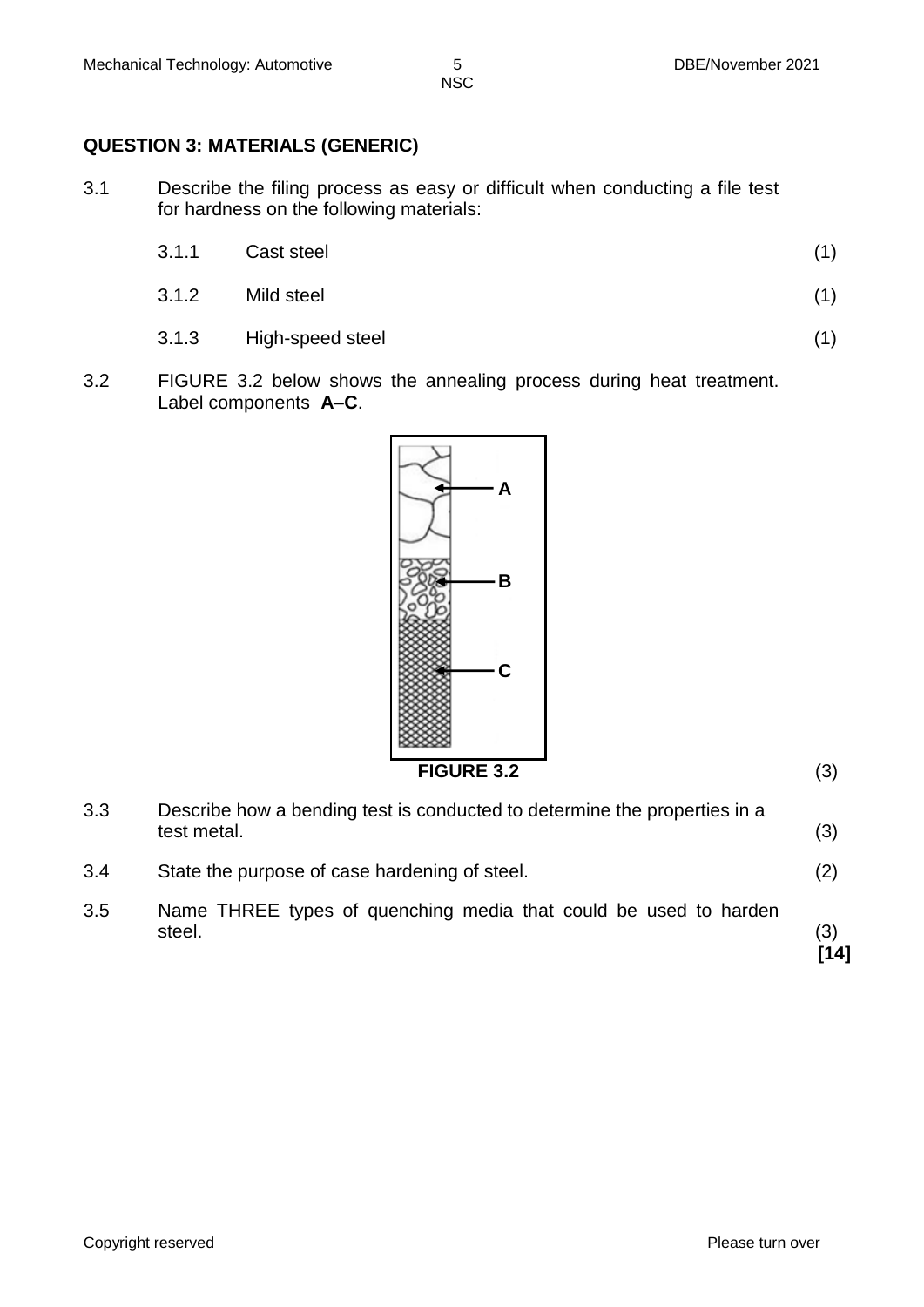#### **QUESTION 4: MULTIPLE-CHOICE QUESTIONS (SPECIFIC)**

Various options are provided as possible answers to the following questions. Choose the answer and write the letter (A–D) next to the question numbers (4.1 to 4.14) in the ANSWER BOOK, e.g. 4.15 E.

- 4.1 Which type of balancing is performed at high speeds?
	- A Normal balancing
	- B Static balancing
	- C Dynamic balancing
	- D<sub>1</sub> Vibrational balancing (1)
- 4.2 What is the function of the turn-table while performing wheel alignment checks?
	- A To statically balance the wheel
	- B Allows the wheels to turn in and out with minimal resistance
	- C To determine the amount of friction between the wheel and the wheel bearing
	- D<sub>1</sub> To dynamically balance the wheel (1)
- 4.3 The camshaft rotation for the ignition of the air and fuel mixture in a fourstroke four-cylinder engine, occurs every … degrees.
	- A 180
	- B 120
	- C 90
	- $\mathsf{D}$  $60$  (1)
- 4.4 Which forced induction system has the most lag?
	- A Non-variable type turbocharger
	- B Variable geometry turbocharger
	- C **Supercharger**
	- D<sub>1</sub> Twin-charging (1)

#### 4.5 The compression ratio (CR) of an engine is the relationship between the …

- A total volume of the engine and the volume of one cylinder.
- B total volume of a cylinder and the clearance volume.
- C compression pressure and the atmospheric pressure.
- D. swept volume and the clearance volume.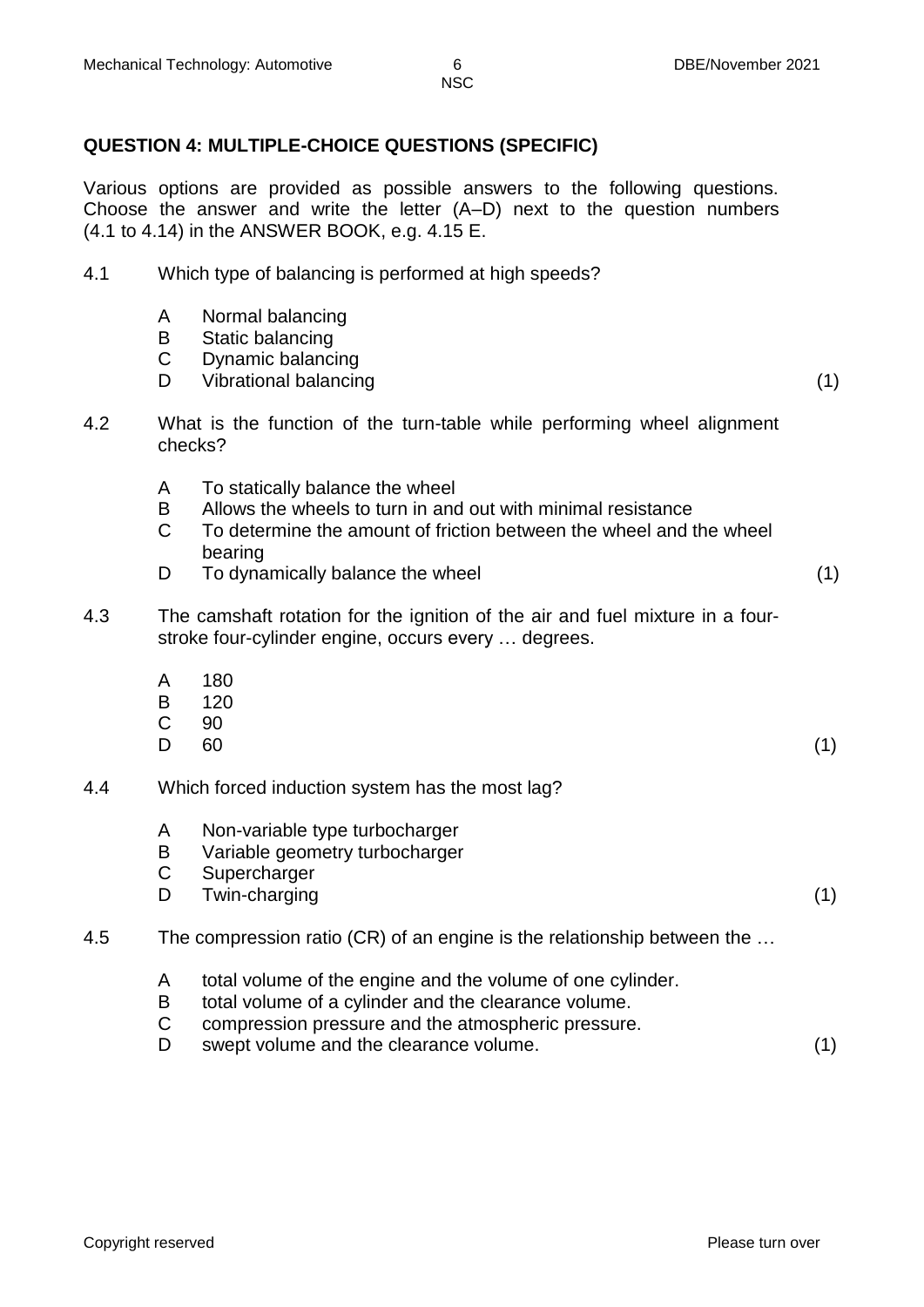| 4.6  | Indicated power can be defined as the |                                                                                                                                                                                                                                                                      |     |
|------|---------------------------------------|----------------------------------------------------------------------------------------------------------------------------------------------------------------------------------------------------------------------------------------------------------------------|-----|
|      | A<br>B<br>C<br>D                      | power measured at the wheels by a dynamometer.<br>power measured at the flywheel by a Pröny brake.<br>measure to determine the power developed at the flywheel.<br>measure to determine the power developed by the burning fuel within<br>the cylinder of an engine. | (1) |
| 4.7  |                                       | A dynamometer measures the                                                                                                                                                                                                                                           |     |
|      | A<br>B<br>C<br>D                      | theoretical power developed by the engine.<br>brake power of the engine.<br>electrical power developed by the engine.<br>theoretical torque developed by the engine.                                                                                                 | (1) |
| 4.8  |                                       | Which of the following is the cause of high levels of hydrocarbon (HC) in<br>the exhaust gases of an internal combustion engine?                                                                                                                                     |     |
|      | A<br>B<br>C<br>D                      | Too lean mixture<br>Excessive boost pressure<br>Leak at the throttle body<br>Dirty or restricted air filter                                                                                                                                                          | (1) |
| 4.9  | engine?                               | What will cause a high oil pressure reading in an internal combustion                                                                                                                                                                                                |     |
|      | A<br>B<br>C<br>D                      | Defective oil pressure relief valve<br>Insufficient oil in the system<br>Oil leaks<br>Viscosity of the oil is too thin                                                                                                                                               | (1) |
| 4.10 |                                       | Which component in an automatic gearbox directs the oil pressure to<br>select the required gear ratio?                                                                                                                                                               |     |
|      | A<br>B<br>C<br>D                      | <b>Brake bands</b><br>Torque converter<br>Control valve body<br>Oil pump                                                                                                                                                                                             | (1) |
| 4.11 |                                       | How is the lock-up clutch activated in a torque converter?                                                                                                                                                                                                           |     |
|      | A<br>B<br>$\mathsf C$<br>D            | By oil pressure<br>Using the clutch pedal<br>Pressing an activation switch<br>Automatically by the stator                                                                                                                                                            | (1) |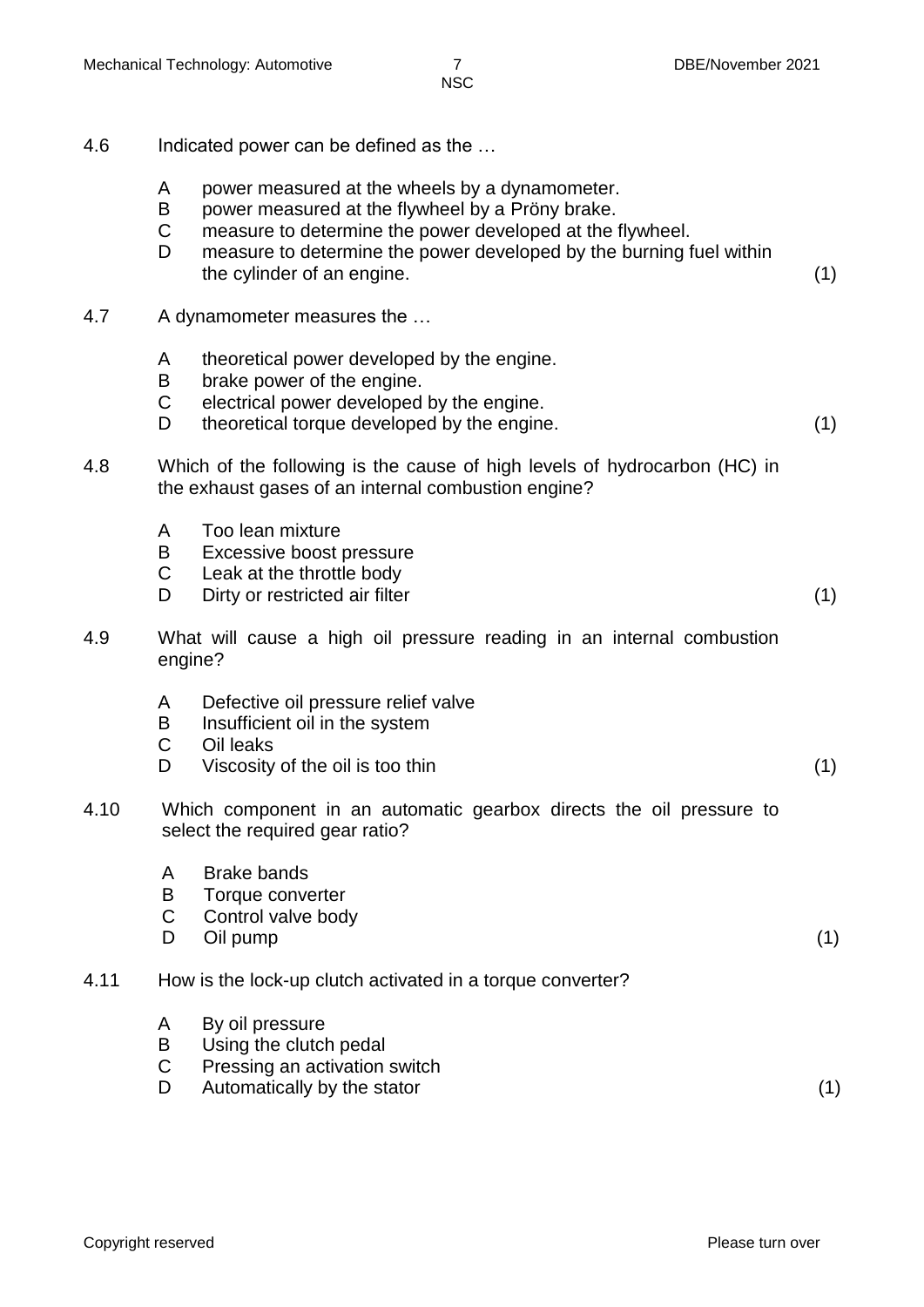4.12 What is the cause of the tyre wear indicated in FIGURE 4.12 below?



A B C D. Excessive camber Incorrect castor Unbalanced wheel Excessive toe-in or toe-out (1) 4.13 Wheel alignment is performed on a motor vehicle to achieve … A B C D wheel spin when racing. over-steering. poor wheel tracking. even tyre wear. (1) 4.14 The function of a sensor in an engine-management system is to … A B C D. activate an engine system. detect engine operating conditions. determine the air-fuel mixture. regulate the fuel pressure. (1) **[14]**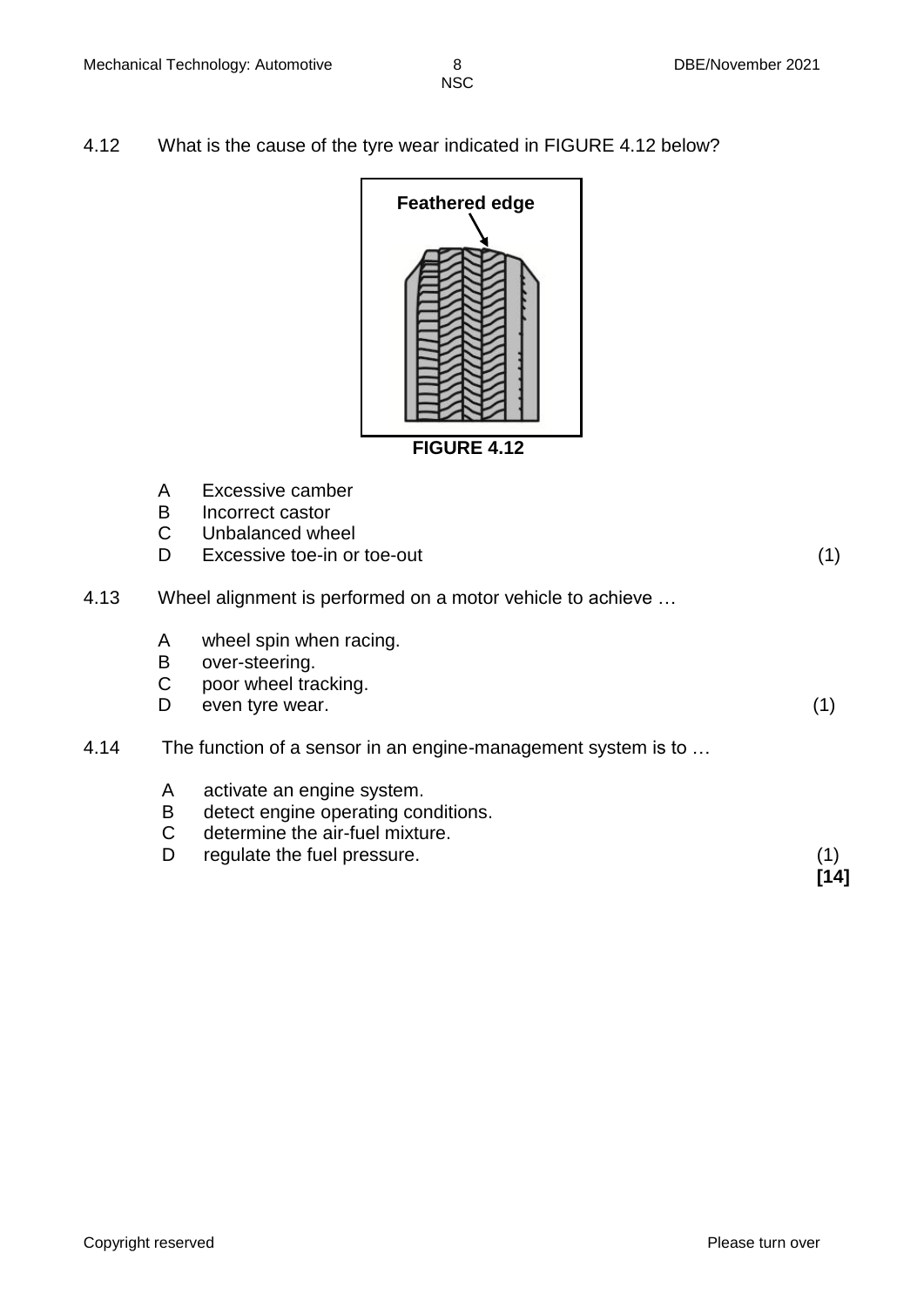#### **QUESTION 5: TOOLS AND EQUIPMENT (SPECIFIC)**

5.1 The steps to conduct a compression test on an internal combustion engine are listed below. Complete STEPS 5 to 8**.**

**NOTE:** Number your answers 5.1.1 to 5.1.4 as shown.

- STEP 1 Ensure the engine is at operating temperature.
- STEP 2 Disconnect the fuel supply and ignition system.
- STEP 3 Clean the area around the spark plugs and remove all spark plugs.
- STEP 4 Connect a compression tester to the spark plug hole.
- $STEP\ 5$  5.1.1 (1)  $STEP 6 5.1.2$  (1)
- $STEP 7 \t5.1.3$  (1)
- 
- $STEP 8$  5.1.4 (1)
- 5.2 Answer the questions related to the cylinder leakage tester shown in FIGURE 5.2 below.



**FIGURE 5.2**

- 5.2.1 Label parts **A**–**D** in FIGURE 5.2 above. (4)
- 5.2.2 What is the unit of measure on component **A**? (1)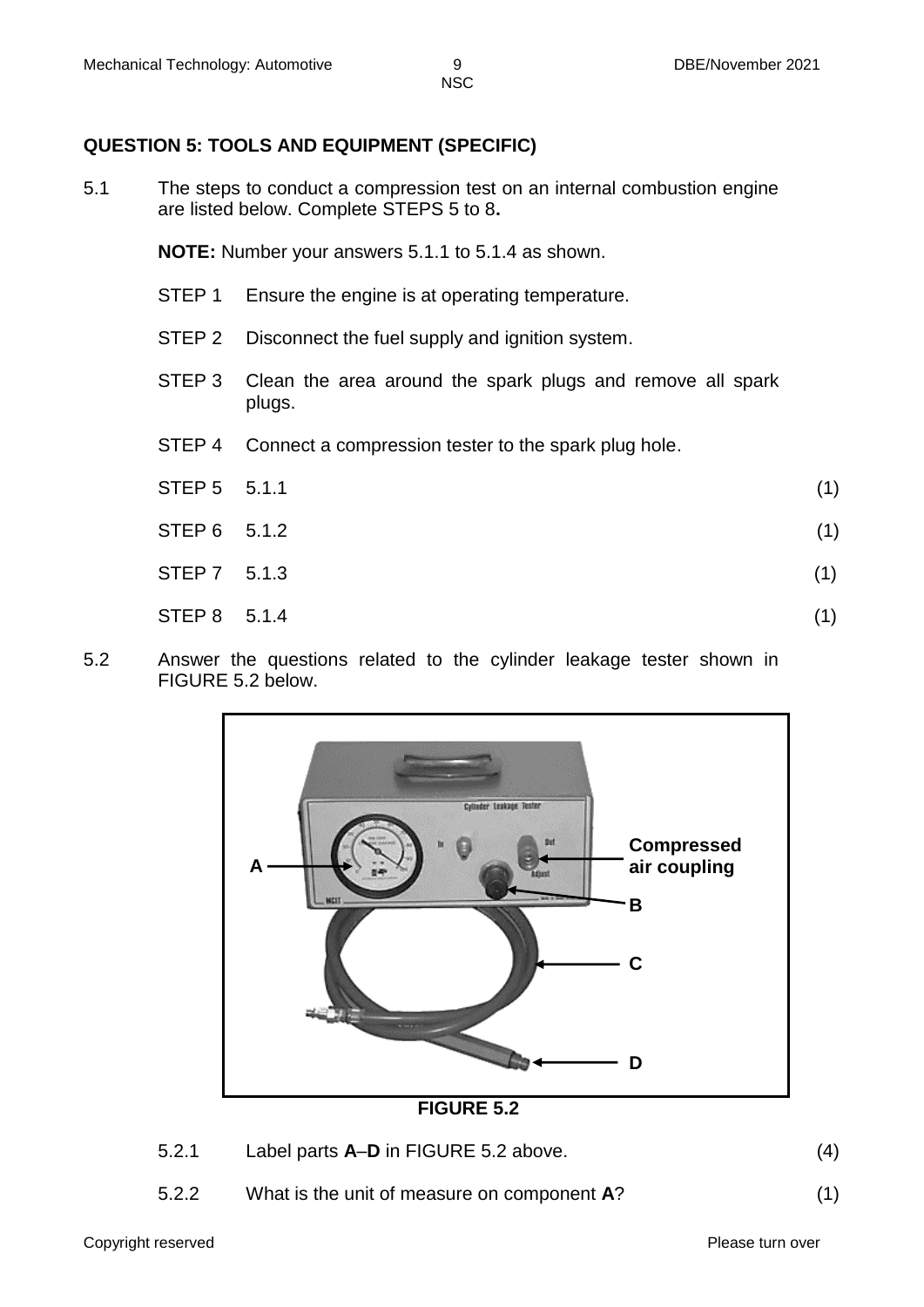- 5.3 Name TWO components that protect the exhaust gas analyser against soot and moisture when performing the exhaust gas analysing test. (2)
- 5.4 Describe the set-up procedure of an on-board diagnostics (OBD) scanner to check for faults.  $(3)$
- 5.5 FIGURE 5.5 below shows a machine used in an automotive workshop. Answer the questions that follow.



**FIGURE 5.5**

| 5.7 |        | State THREE precautions to be taken before the optical wheel alignment<br>equipment is fitted to the wheel. | (3)<br>[23] |
|-----|--------|-------------------------------------------------------------------------------------------------------------|-------------|
| 5.6 | gauge? | Which THREE wheel alignment angles can be measured using the bubble                                         | (3)         |
|     | 5.5.3  | Which safety feature is not present on the machine in<br>FIGURE 5.5 above?                                  | (1)         |
|     | 5.5.2  | What is the function of the machine shown in FIGURE 5.5<br>above?                                           | (1)         |
|     | 5.5.1  | Identify the machine shown in FIGURE 5.5 above.                                                             | (1)         |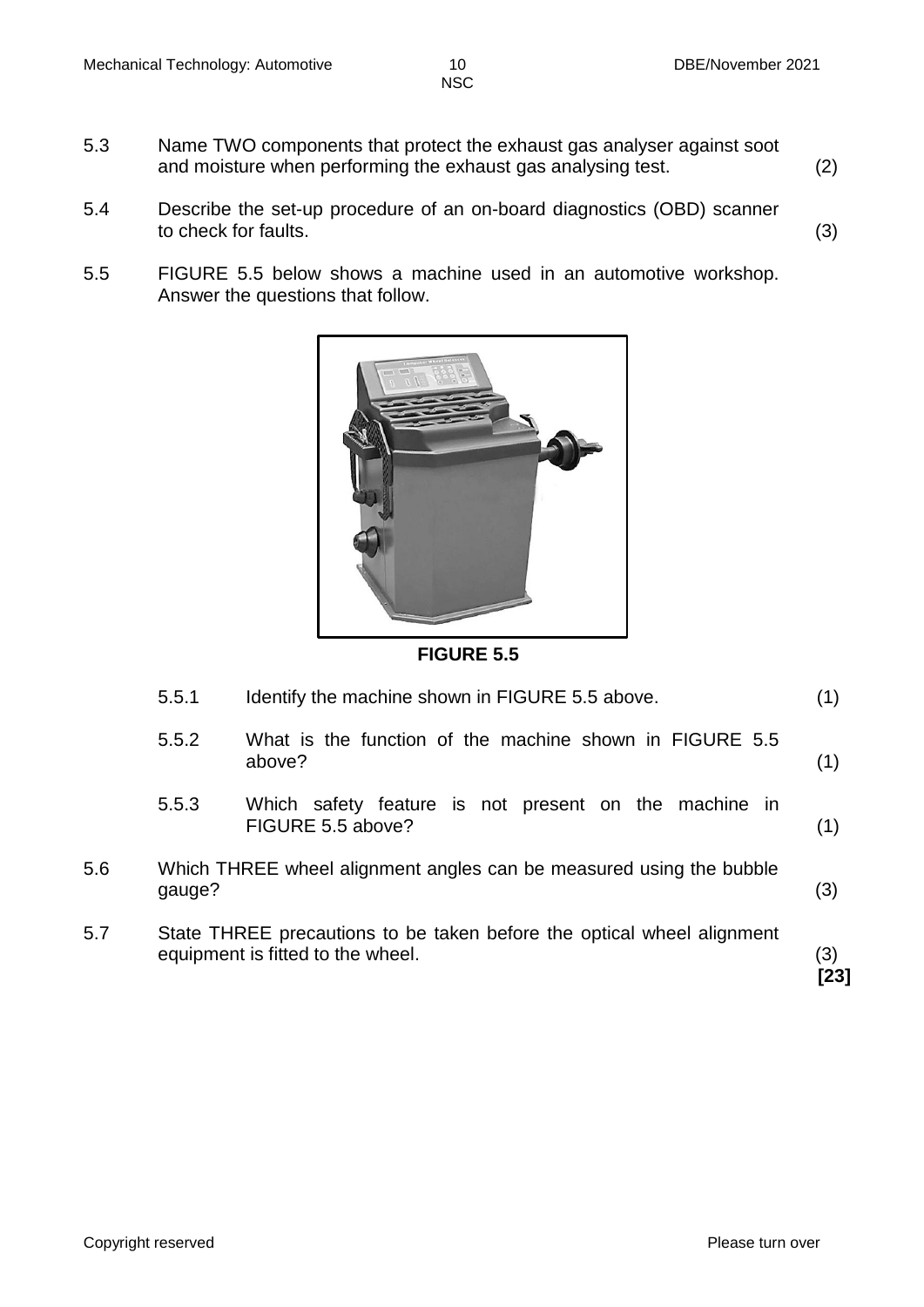#### **QUESTION 6: ENGINES (SPECIFIC)**

- 6.1 With reference to the crankshaft, give THREE reasons for using the correct firing order on an internal combustion engine. (3) 6.2 State TWO ways in which dynamic imbalance of the crankshaft can be
- corrected. (2) 6.3 State FOUR causes of engine vibration. (4)
	-
- 6.4 Give the degrees of crankshaft rotation between power impulses for each of the following four-stroke engines:
	- 6.4.1 4-cylinder (1) 6.4.2 5-cylinder (1)
	- 6.4.3 6-cylinder (1)
	- 6.4.4 8-cylinder (1)
- 6.5 FIGURE 6.5 below shows a Roots supercharger. Answer the questions that follow.



#### **FIGURE 6.5**

6.5.1 Label components **A**–**C** in FIGURE 6.5 above. (3) 6.5.2 Describe the operation of the Roots supercharger. (5) 6.6 What is the function of the following components on an internal combustion engine equipped with a variable geometry turbocharger? 6.6.1 Intercooler (2) 6.6.2 Vanes (2) 6.7 State THREE advantages of a *supercharger* when compared to a *turbocharger*. (3) **[28]**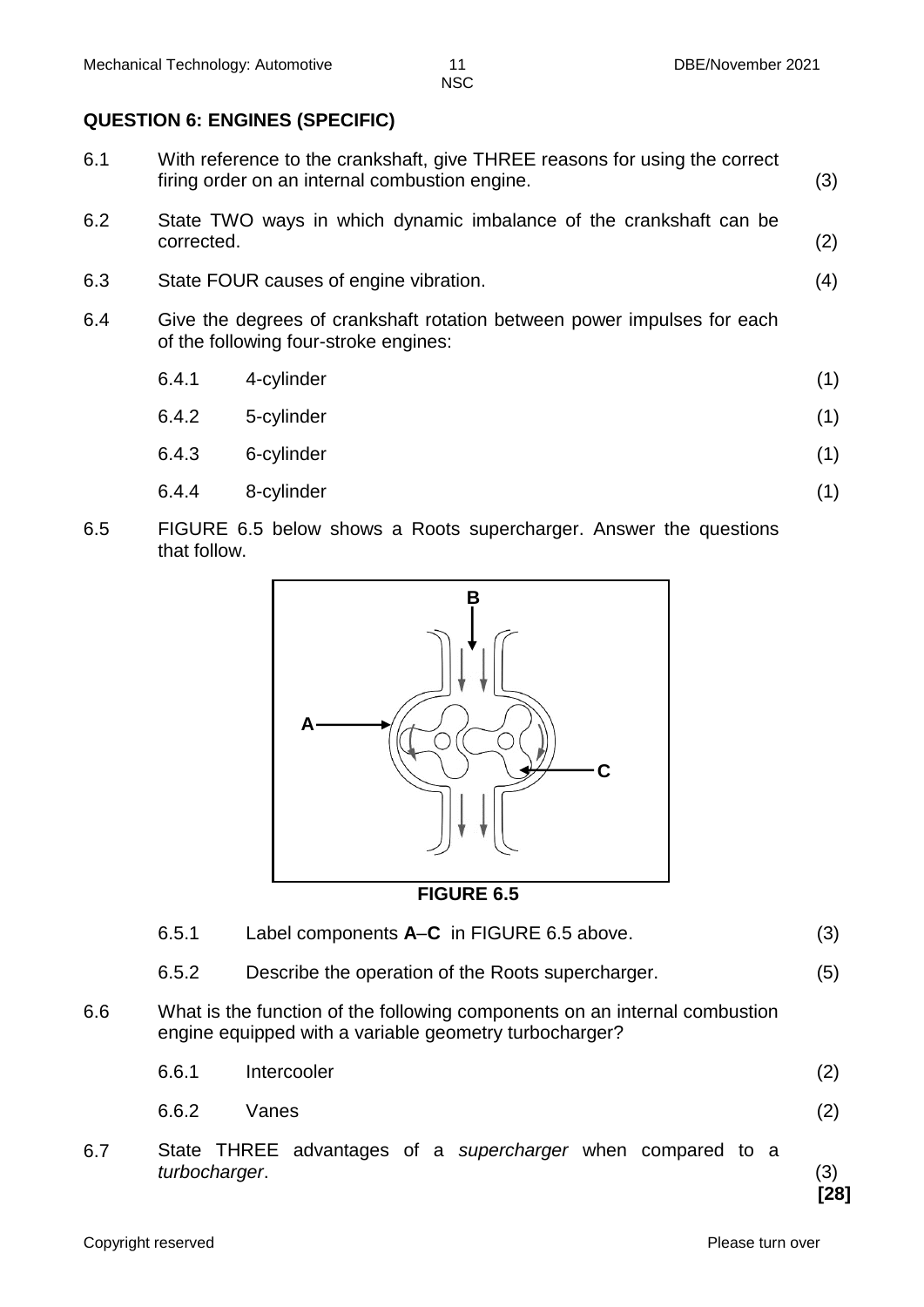#### **QUESTION 7: FORCES (SPECIFIC)**

- 7.1 Define the following terms regarding an internal combustion engine:
	- 7.1.1 Brake power (2)

7.1.2 Torque (2)

- 7.2 The indicated power diagram represents the power stroke and compression stroke. How do the compression stroke and power stroke affect the pressure? (2)
- 7.3 FIGURE 7.3 below shows a cylinder with the piston at TDC and the same cylinder with the piston at BDC. The following information is applicable:

Volume ( $V_1$ ) of the space when the piston is at TDC = 39 cm<sup>3</sup>

Space between TDC and BDC  $(V_2)$  = 330 ml

Distance between TDC and BDC is 65 mm

Answer the questions that follow.



**FIGURE 7.3**

| 7.3.1 | Which term is used to describe the volume $V_1$ ? |  |
|-------|---------------------------------------------------|--|
|       |                                                   |  |

- 7.3.2 Which term is used to describe the volume  $V_2$ ? (1)
- 7.3.3 Calculate the total cylinder volume in  $cm<sup>3</sup>$ . .  $(3)$
- 7.3.4 Calculate the bore diameter in mm. (5)
- 7.3.5 Calculate the compression ratio of this cylinder. (2)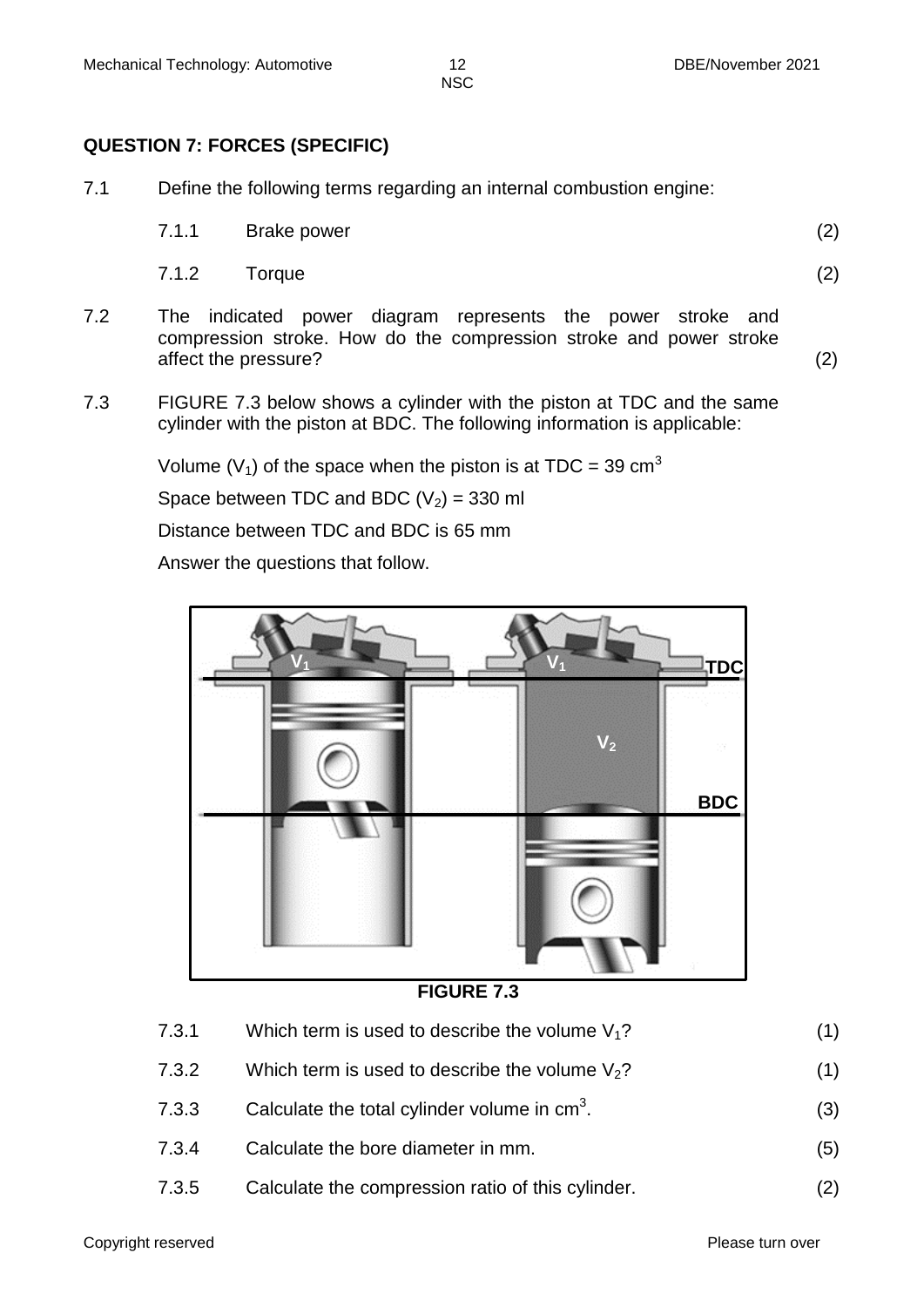- 7.4 State TWO methods to lower the compression ratio in an internal combustion engine. (2)
- 7.5 The following data refers to a two-cylinder two-stroke petrol engine:

| 6 500 r/min         |
|---------------------|
| 580,7 $cm3$         |
| 450 kPa             |
| 48 kW @ 6 500 r/min |
|                     |

Determine the following by means of calculations:

| 7.5.3 | Mechanical efficiency | (2)<br>$[32]$ |
|-------|-----------------------|---------------|
| 7.5.2 | Indicated power in kW | (6)           |
| 7.5.1 | Torque                | (4)           |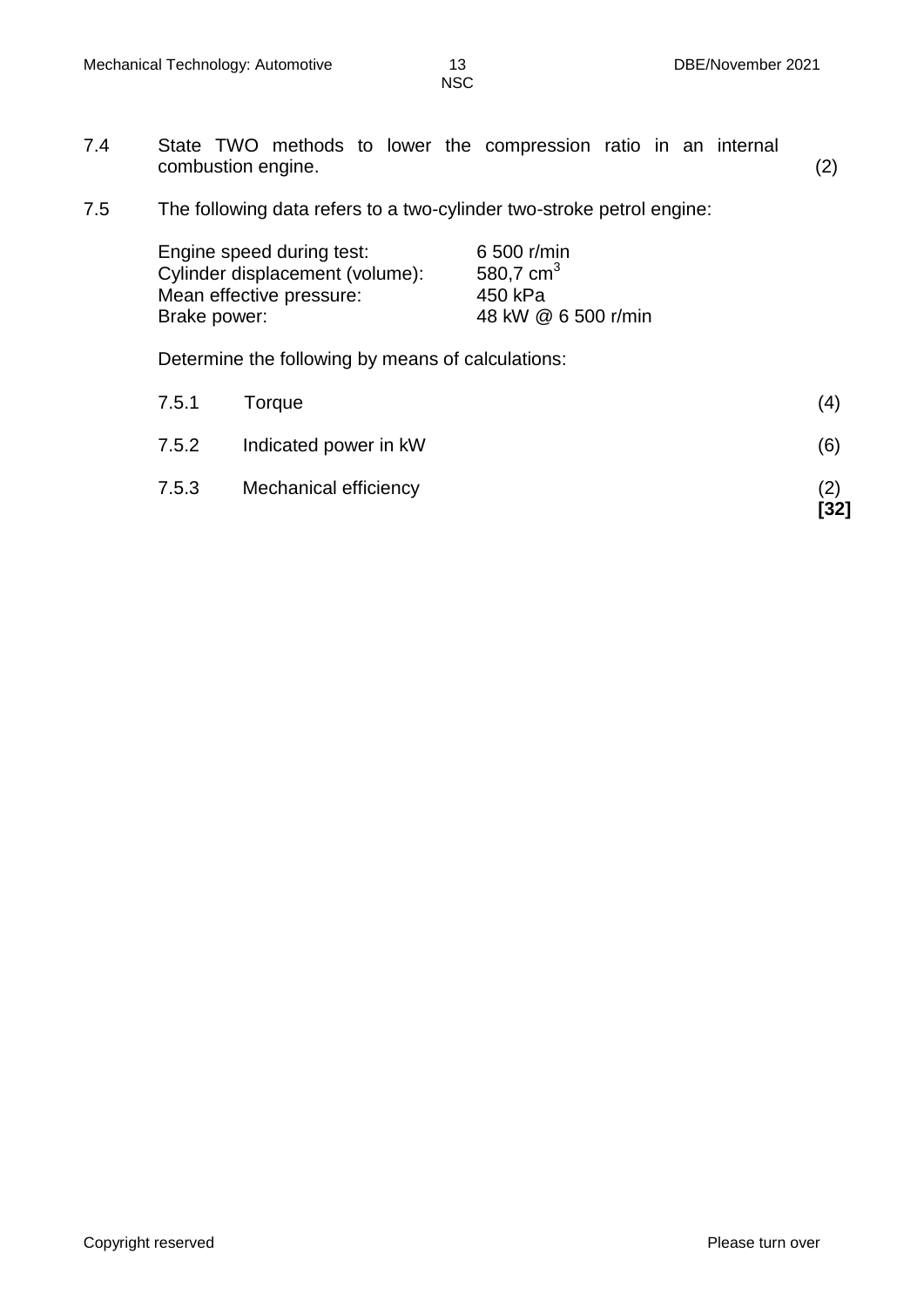8.1 Answer the following questions with reference to an exhaust gas analysis.

#### **QUESTION 8: MAINTENANCE (SPECIFIC)**

|     | 8.1.1 | State TWO causes of a low $CO2$ exhaust gas reading.                                                                        | (2) |
|-----|-------|-----------------------------------------------------------------------------------------------------------------------------|-----|
|     | 8.1.2 | State TWO corrective measures for the causes stated in<br>QUESTION 8.1.1.                                                   | (2) |
| 8.2 |       | State TWO exhaust gas readings, as detected by a gas analyser, which<br>are caused by a lean air/fuel mixture.              | (2) |
| 8.3 |       | State ONE cause and ONE corrective measure for the following cylinder<br>leakage test results:                              |     |
|     | 8.3.1 | Hissing sound at the exhaust pipe                                                                                           | (2) |
|     | 8.3.2 | Bubbles in the radiator water                                                                                               | (2) |
| 8.4 |       | Explain why an internal combustion engine should be at normal operating<br>temperature when diagnostic tests are performed. | (2) |
| Q E |       | The table below shows pessible causes and corrective measures for low                                                       |     |

8.5 The table below shows possible causes and corrective measures for low fuel pressure in a motor vehicle. Complete the table below by writing only the question numbers (8.5.1 to 8.5.4) and the answer in the ANSWER BOOK.

| <b>POSSIBLE CAUSES</b>            | <b>CORRECTIVE MEASURES</b>                     |  |
|-----------------------------------|------------------------------------------------|--|
| Faulty fuel pump                  | Test and replace fuel pump                     |  |
| Blocked or restricted fuel filter | 8.5.1                                          |  |
| 8.5.2                             | Renew or disconnect and blow out fuel<br>lines |  |
| Clogged pump inlet strainer       | 8.5.3                                          |  |
| 8.5.4                             | Check and correct the voltage to<br>the pump   |  |

- 8.6 State THREE manufacturer's specifications required before an oil pressure test can be done. (3)
- 8.7 Explain FOUR steps to perform a radiator cap pressure test. (4)

**[23]**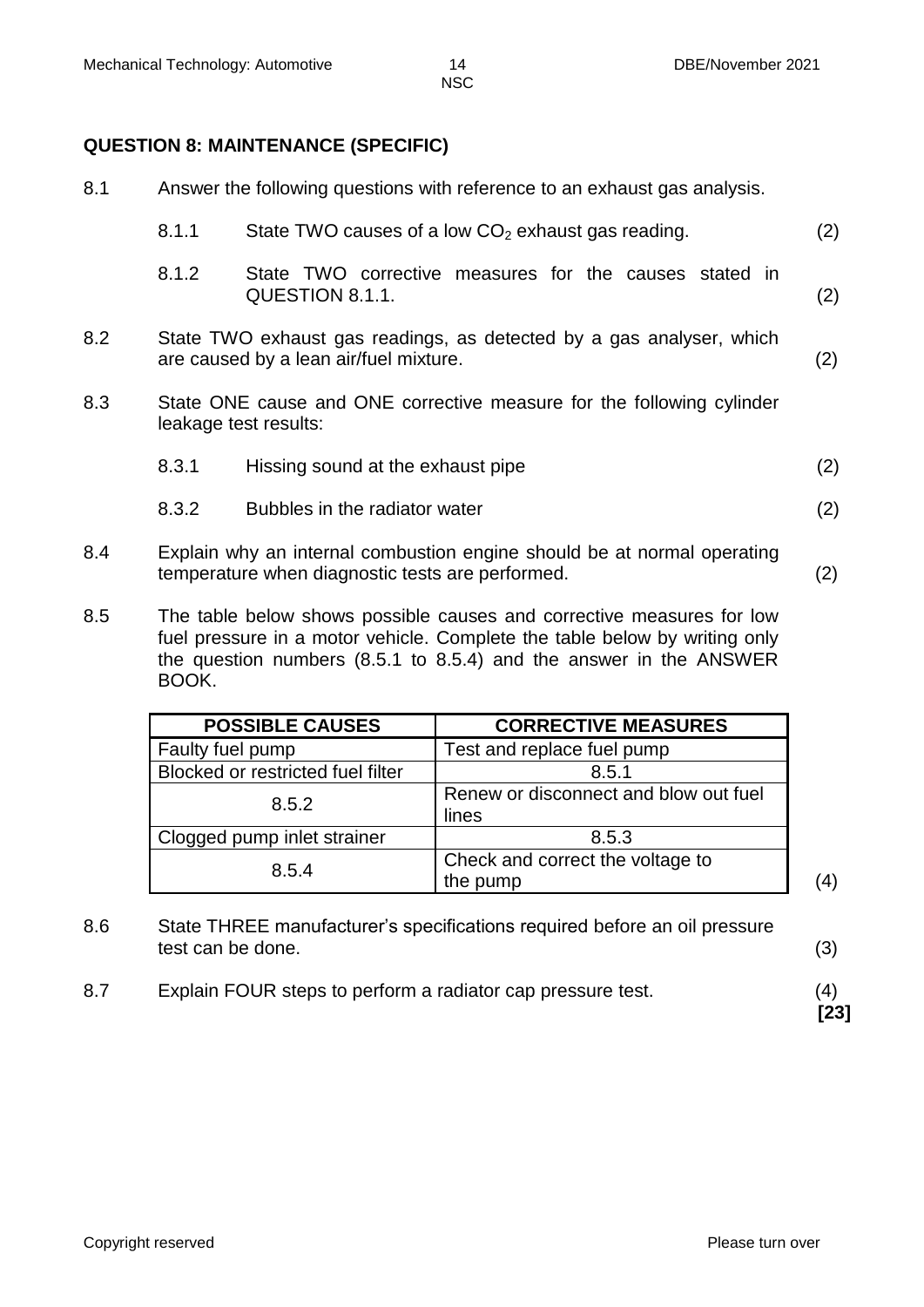#### **QUESTION 9: SYSTEMS AND CONTROL (AUTOMATIC GEARBOX) (SPECIFIC)**

9.1 FIGURE 9.1 below shows a torque converter used in automatic transmissions. Answer the questions that follow.





| 9.1.1 | Label parts A-E in FIGURE 9.1 above. |  |
|-------|--------------------------------------|--|
|-------|--------------------------------------|--|

- 9.1.2 State THREE functions of a torque converter. (3)
- 9.1.3 When is maximum torque multiplication obtained in a torque converter? (2)



9.3 What do the following gearshift lever positions on an automatic transmission refer to?

| 9.3.1 $ P $ | (1) |
|-------------|-----|
| 9.3.2 $ R $ | (1) |
| 9.3.3 $ D $ |     |

9.4 In which TWO gearshift lever positions, *P, R, N, D, 1* or *2,* is it possible to start the engine fitted with an automatic transmission? (2)

**[18]**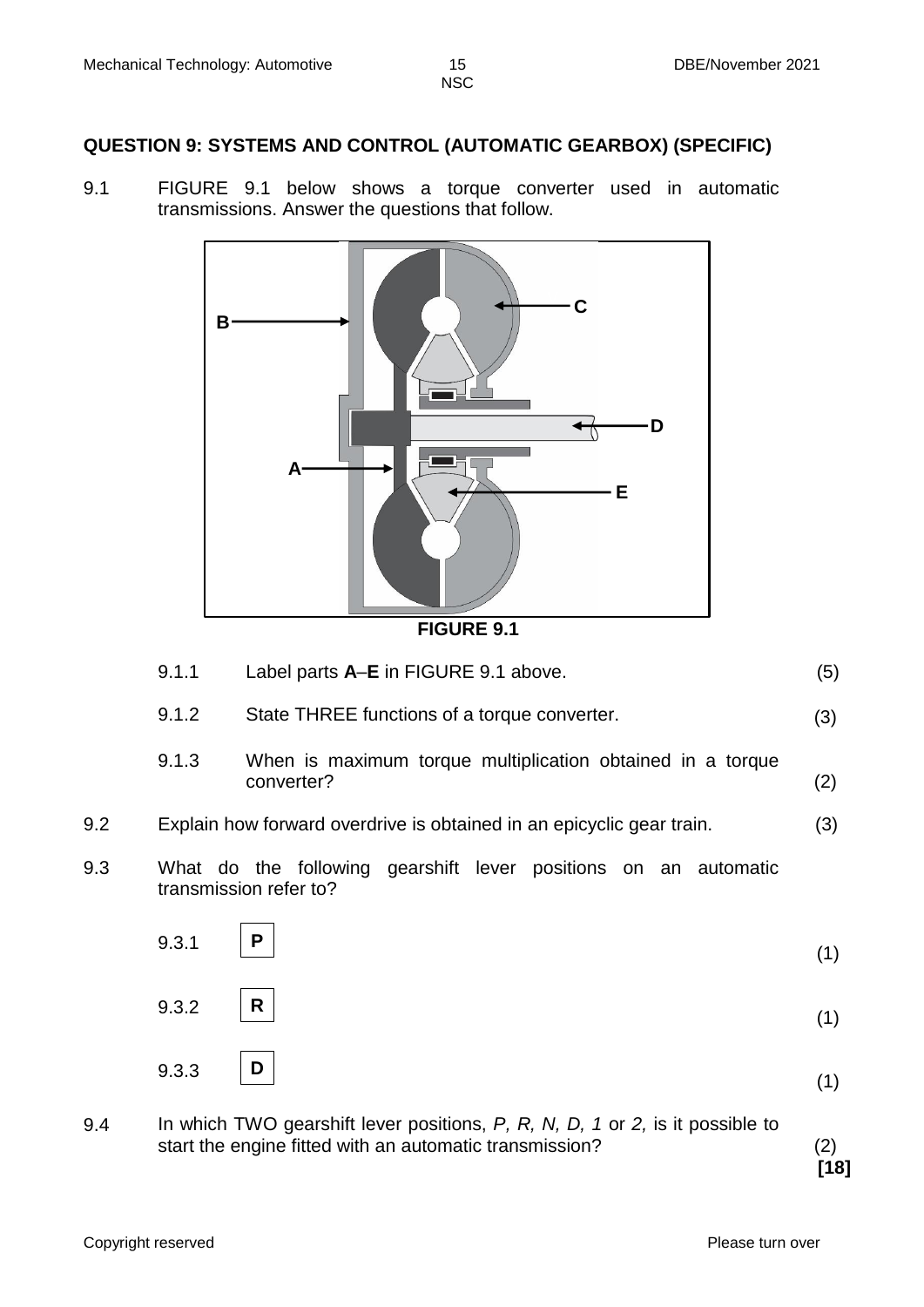#### **QUESTION 10: SYSTEMS AND CONTROL (AXLES, STEERING GEOMETRY AND ELECTRONICS) (SPECIFIC)**

- 10.1 Give THREE reasons why wheel alignment must be done on a vehicle. (3)
- 10.2 FIGURE 10.2 below shows camber wear on a tyre. Answer the questions that follow.



|      | 10.2.1                                                              | State FOUR causes of excessive camber wear.                              | (4) |
|------|---------------------------------------------------------------------|--------------------------------------------------------------------------|-----|
|      | 10.2.2                                                              | Define positive camber angle.                                            | (2) |
|      | 10.2.3                                                              | How is camber adjusted on a suspension?                                  | (2) |
| 10.3 |                                                                     | Draw a neat, labelled sketch to show toe-in on a vehicle's front wheels. | (3) |
| 10.4 | State TWO negative effects caused by dynamic imbalances on a wheel. |                                                                          |     |
| 10.5 | Name TWO types of electronic injectors.                             |                                                                          |     |
| 10.6 |                                                                     | Describe the purpose of a diesel particulate filter (DPF).               | (2) |
| 10.7 | system.                                                             | Explain how the headway sensor operates in an adaptive speed control     | (2) |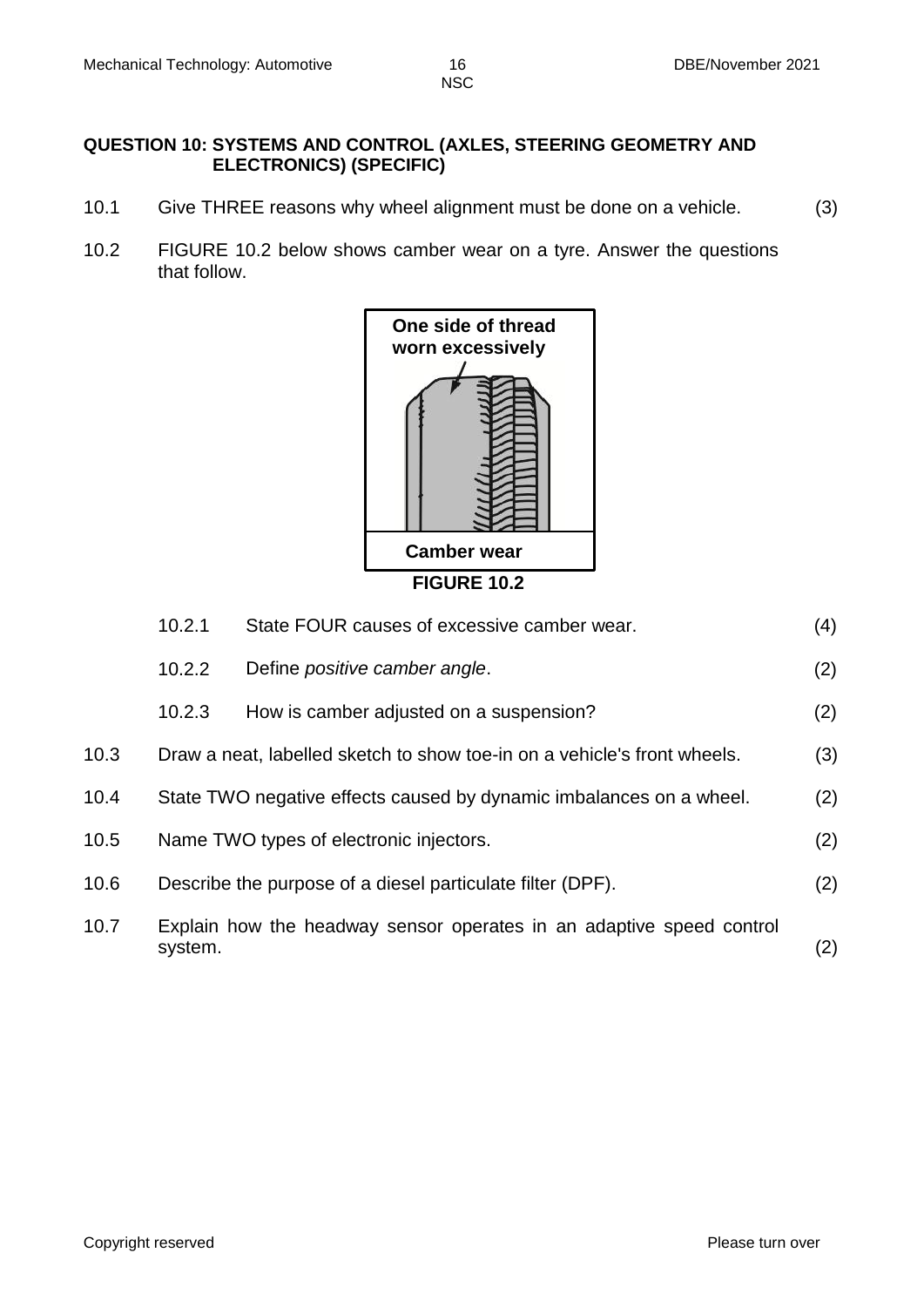10.8 FIGURE 10.8 below shows a component of an alternator. Answer the questions that follow.



**FIGURE 10.8**

|      |        | <b>TOTAL:</b>                                                                                     | 200           |
|------|--------|---------------------------------------------------------------------------------------------------|---------------|
| 10.9 |        | State THREE advantages of an electric fuel pump fitted to an internal<br>combustion engine.       | (3)<br>$[32]$ |
|      | 10.8.3 | Draw TWO labelled sketches to show the two types of windings<br>for the component in FIGURE 10.8. | (4)           |
|      | 10.8.2 | What is the function of the component shown in FIGURE 10.8<br>above?                              | (2)           |
|      | 10.8.1 | Identify the component in FIGURE 10.8 above.                                                      | (1)           |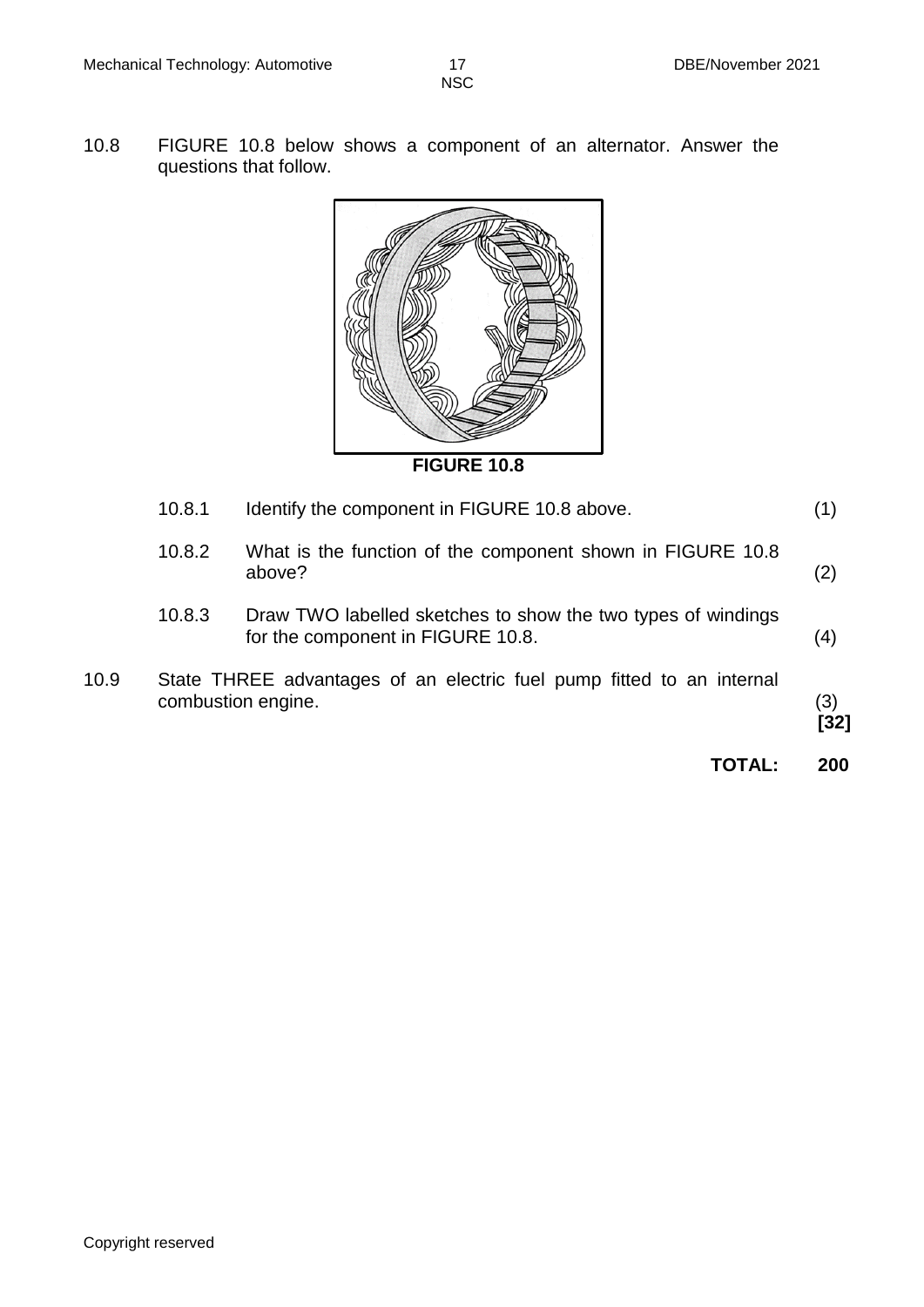#### **FORMULA SHEET FOR MECHANICAL TECHNOLOGY: AUTOMOTIVE**

 $F = m \times a$  $1$ 

Where:

#### $m = mass$  $a = acceleration$

- $W = F \times s$  $2.$ Work done = Forcex Displacement OR  $Power = \frac{Force \times Displacement}{Time}$  $P = \frac{F \times s}{t}$  $3.$ OR
- $4.$ Torque = Force × Radius OR.  $T = F \times r$
- $IP = P \times L \times A \times N \times n$ 5

Where:

- $IP = Indicated power$
- $P = Mean$  effective pressure
- $L =$ Stroke length
- $A = Area of piston crown$
- N = Number of power strokes per second
- n = Number of cylinders

#### $BP = 2\pi NT$ 6.

Where:

- $BP = Brake power$
- $N =$  Revolutions per second
- $T = Torque$
- Brake power with Prony brake =  $2 \times \pi \times N \times F \times R$  $\overline{7}$

Where:

- BP = Brake power
- $N =$  Revolutions per second
- $F = Force$
- $R =$  Brake arm length